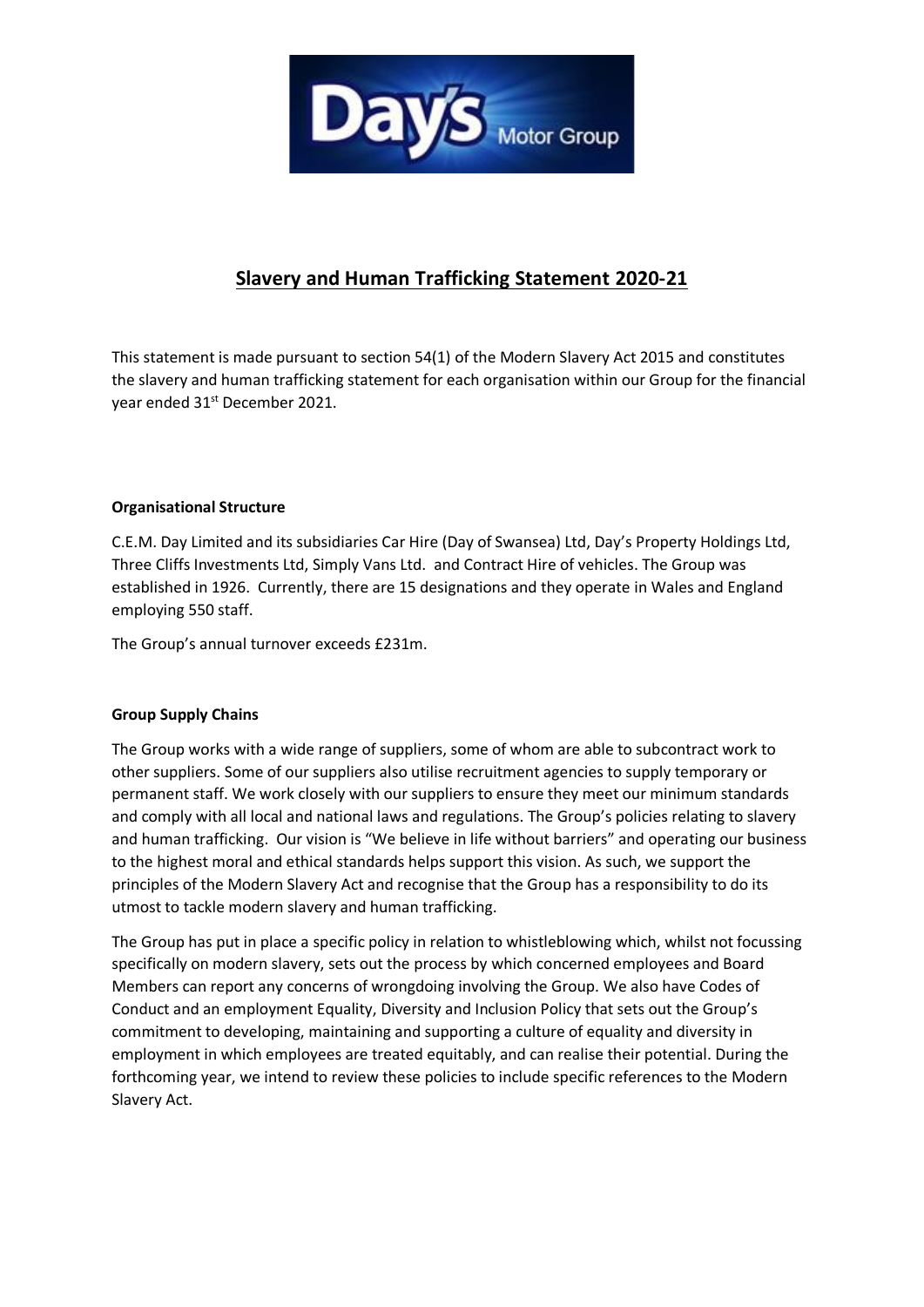

#### **Due diligence processes for slavery and Human Trafficking**

As part of our tendering and procurement process, we require potential new suppliers to complete an equality and diversity self-assessment to confirm their compliance with relevant national and international legislation. We require all suppliers to match our commitment to equality and diversity in employment practices and service provision and this includes modern slavery and human trafficking. We ask successful tenderers contracting with the Group to ensure that they adhere to their obligations in respect of, amongst other things, equitable treatment of employees. Should suppliers not meet our standards, or refuse to work towards meeting our standards, then we may refuse to do business with them. Whilst we believe our due diligence procedures are effective in ensuring we do not contract with suppliers engaged directly in modern slavery and human trafficking.

### **Areas of operation at risk of slavery and Human Trafficking**

The Group is based within Wales and England so the business activity takes place across the United Kingdom. As such, we have identified that the risk of modern slavery or human trafficking impacting our business or supply chain is comparatively low. Despite this, we have highlighted that there are some areas of our operations that are more vulnerable to modern slavery than others, particularly in relation to suppliers and sub-contractors for maintenance and repairs, on and off-site. To address this specific risk, we plan to include a clause in our standard terms and conditions requiring suppliers and contractors to acknowledge our commitment to combat modern slavery and human trafficking and to meet our ethical standards in this area.

#### **Monitoring of Group operations and our supply chain**

During 2020-21, we did not identify any instances of modern slavery within our Group or within our supply chain. However, we continue to remain vigilant to the risk and have processes and procedures in place, including our Whistleblowing Policy that allows us to continue to monitor our operations. With regards the wellbeing of our staff, they are informed to identify signs that may show indications of distress which in turn could turn into 'modern slavery'.